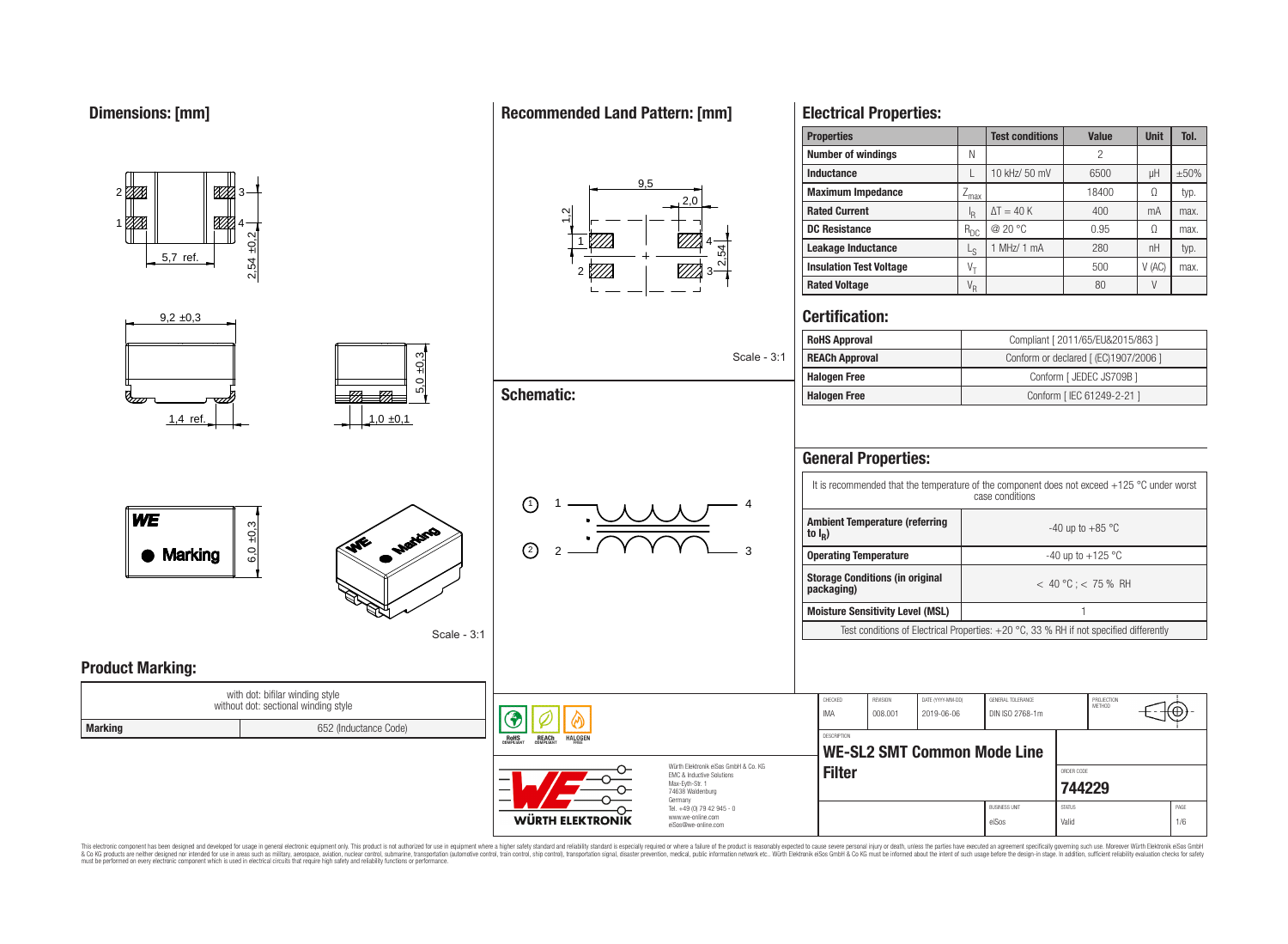## **Typical Impedance Characteristics:**



**Test Setup:**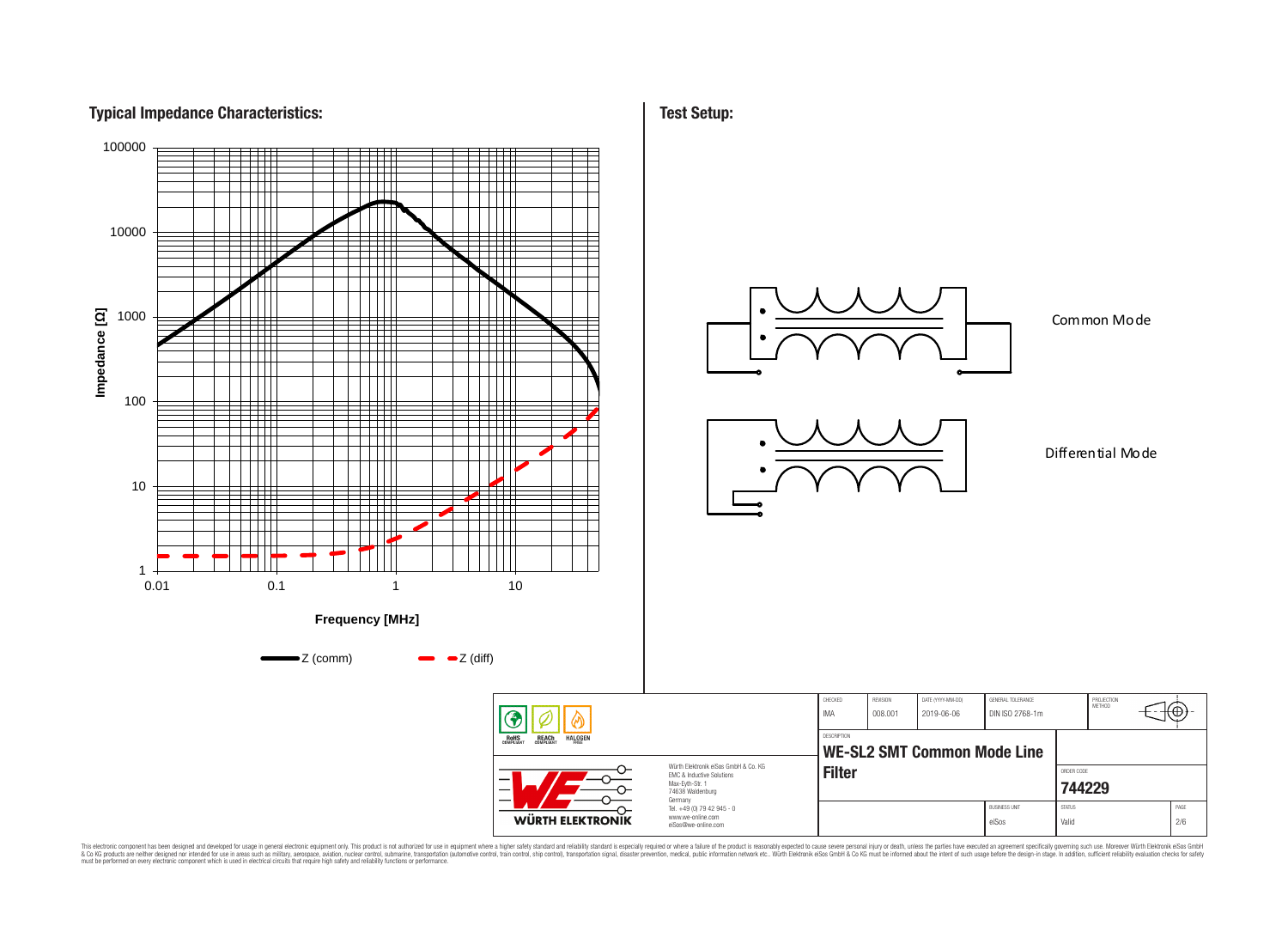# **Packaging Specification - Tape and Reel: [mm]**

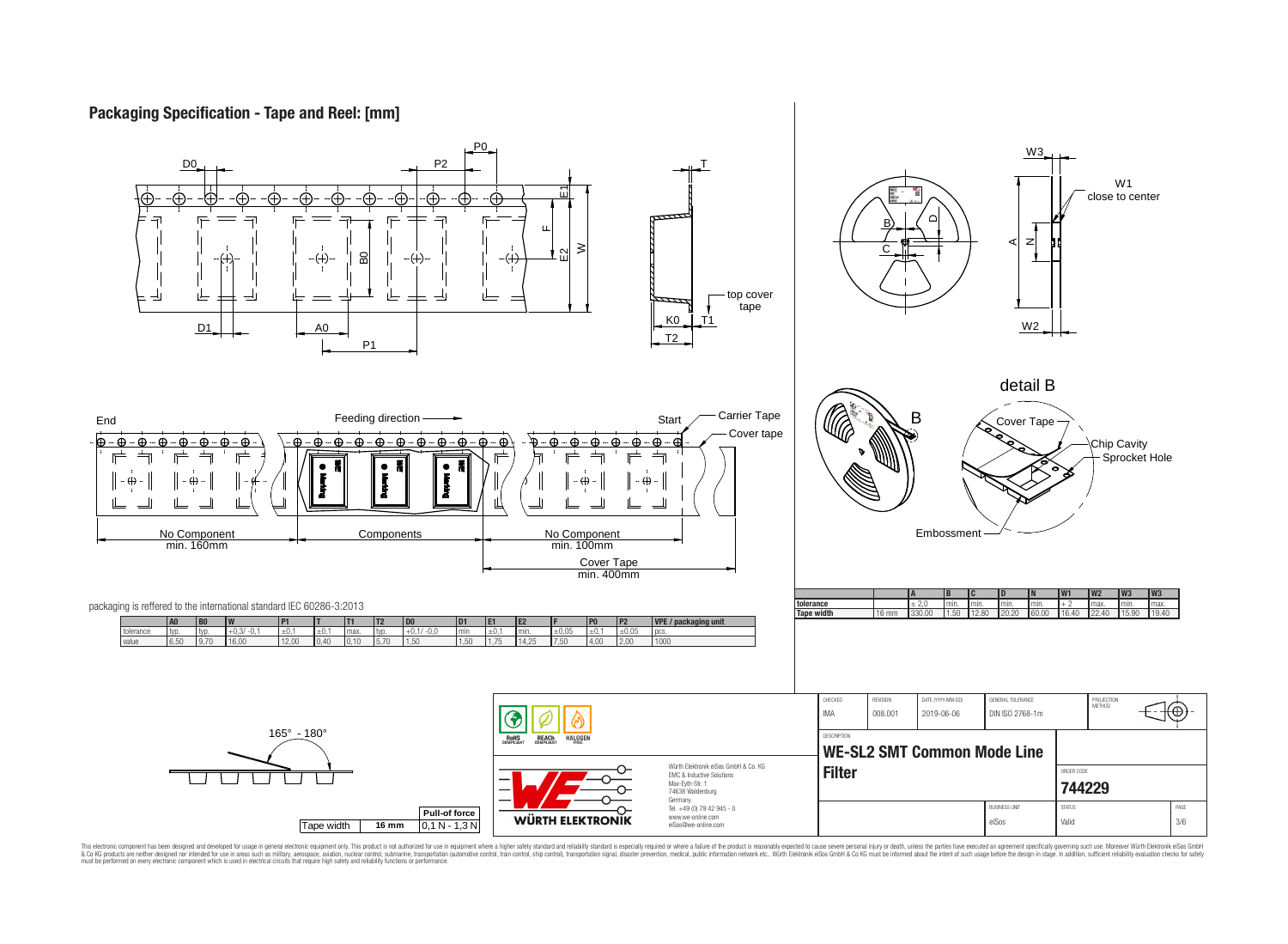# **Classification Reflow Profile for SMT components:**



# **Classification Reflow Soldering Profile:**

| <b>Profile Feature</b>                              |                    | <b>Value</b>      |
|-----------------------------------------------------|--------------------|-------------------|
| <b>Preheat Temperature Min</b>                      | $\mathsf{I}$ s min | 150 °C            |
| <b>Preheat Temperature Max</b>                      | s max              | 200 °C            |
| Preheat Time $t_s$ from $T_{s,min}$ to $T_{s,max}$  | ι <sub>s</sub>     | 60 - 120 seconds  |
| Ramp-up Rate $(T_1$ to $T_p$ )                      |                    | 3 °C/ second max. |
| <b>Liquidous Temperature</b>                        | h.                 | 217 °C            |
| Time t <sub>1</sub> maintained above T <sub>1</sub> |                    | 60 - 150 seconds  |
| Peak package body temperature                       |                    | see table below   |
| Time within 5°C of actual peak temperaure           | $t_{p}$            | $20 - 30$ seconds |
| Ramp-down Rate $(T_1$ to $T_p)$                     |                    | 6 °C/ second max. |
| Time 25°C to peak temperature                       |                    | 8 minutes max.    |

refer to IPC/ JEDEC J-STD-020E

# **Package Classification Reflow Temperature:**

| <b>Properties</b>                                                  | Volume mm <sup>3</sup><br>$350$ | Volume mm <sup>3</sup><br>350-2000 | Volume mm <sup>3</sup><br>>2000 |  |
|--------------------------------------------------------------------|---------------------------------|------------------------------------|---------------------------------|--|
| PB-Free Assembly   Package Thickness < 1.6 mm                      | 260 °C                          | 260 °C                             | 260 °C                          |  |
| PB-Free Assembly I Package Thickness 1.6 mm - 2.5 mm $\mid$ 260 °C |                                 | 250 °C                             | 245 °C                          |  |
| PB-Free Assembly   Package Thickness $\geq 2.5$ mm                 | 250 °C                          | 245 °C                             | 245 °C                          |  |

refer to IPC/ JEDEC J-STD-020E

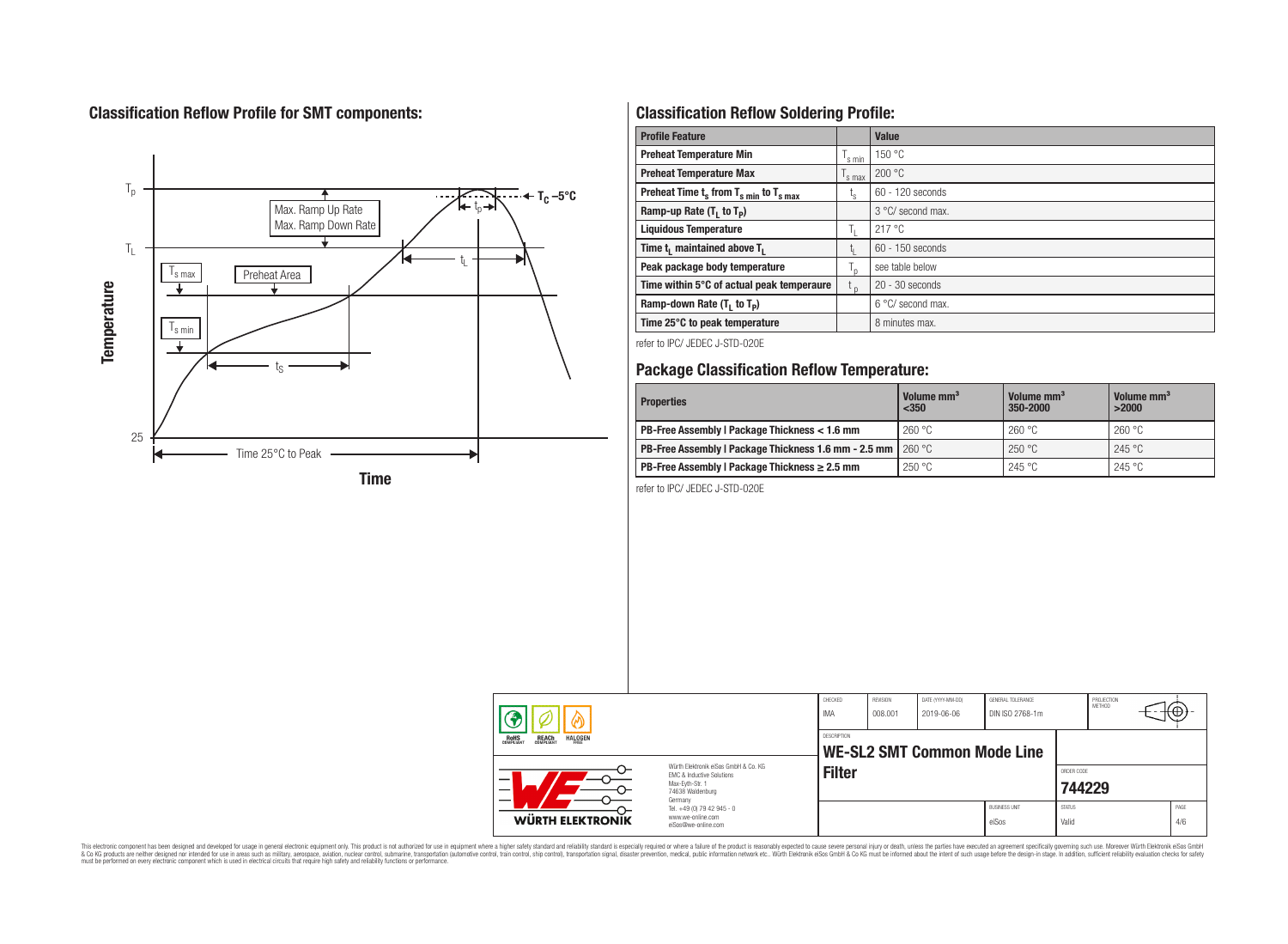## **Cautions and Warnings:**

## **The following conditions apply to all goods within the product series of WE-SL2 of Würth Elektronik eiSos GmbH & Co. KG:**

#### **General:**

- This electronic component is designed and manufactured for use in general electronic equipment.
- Würth Elektronik must be asked for written approval (following the PPAP procedure) before incorporating the components into any equipment in fields such as military, aerospace, aviation, nuclear control, submarine, transportation (automotive control, train control, ship control), transportation signal, disaster prevention, medical, public information network etc. where higher safety and reliability are especially required and/or if there is the possibility of direct damage or human injury.
- Electronic components that will be used in safety-critical or high-reliability applications, should be pre-evaluated by the customer.
- The component is designed and manufactured to be were used within the datasheet specified values. If the usage and operation conditions specified in the datasheet are not met, the wire insulation may be damaged or dissolved.
- Do not drop or impact the components, as the core may flake apart.
- Würth Elektronik products are qualified according to international standards, which are listed in each product reliability report. Würth Elektronik does not warrant any customer qualified product characteristics beyond Würth Elektroniks' specifications, for its validity and sustainability over time.
- The responsibility for the applicability of the customer specific products and use in a particular customer design is always within the authority of the customer. All technical specifications for standard products also apply to customer specific products.

### **Product specific:**

### **Soldering:**

- The solder profile must comply with the Würth Elektronik technical soldering specification. All other profiles will void the warranty.
- All other soldering methods are at the customers' own risk.
- Strong forces which may affect the coplanarity of the components' electrical connection with the PCB (i.e. pins), can damage the part, resulting in avoid of the warranty.

#### **Cleaning and Washing:**

- Washing agents used during the production to clean the customer application might damage or change the characteristics of the wire insulation, marking or plating. Washing agents may have a negative effect on the long-term functionality of the product.
- Using a brush during the cleaning process may break the wire due to its small diameter. Therefore, we do not recommend using a brush during the PCB cleaning process.

#### **Potting:**

• If the product is potted in the customer application, the potting material might shrink or expand during and after hardening. Shrinking could lead to an incomplete seal, allowing contaminants into the core. Expansion could damage the core or wire contacts. We recommend a manual inspection after potting to avoid these effects.

#### **Storage Conditions:**

- A storage of Würth Elektronik products for longer than 12 months is not recommended. Within other effects, the terminals may suffer degradation, resulting in bad solderability. Therefore, all products shall be used within the period of 12 months based on the day of shipment.
- Do not expose the components to direct sunlight.
- The storage conditions in the original packaging are defined according to DIN EN 61760-2.

#### **Handling:**

- Violation of the technical product specifications such as exceeding the nominal rated current will void the warranty.
- Applying currents with audio-frequency signals may result in audible noise due to the magnetostrictive material properties.

These cautions and warnings comply with the state of the scientific and technical knowledge and are believed to be accurate and reliable. However, no responsibility is assumed for inaccuracies or incompleteness.

| <b>HALOGEN</b><br>REACH<br>COMPLIANT<br>ROHS<br>COMPLIANT<br>FRFF |                                                                                                                                | CHECKED<br>IMA | REVISION<br>008.001         | DATE (YYYY-MM-DD)<br>2019-06-06 | GENERAL TOLERANCE<br>DIN ISO 2768-1m |                        | PROJECTION<br><b>METHOD</b> | ₩Ψ |             |
|-------------------------------------------------------------------|--------------------------------------------------------------------------------------------------------------------------------|----------------|-----------------------------|---------------------------------|--------------------------------------|------------------------|-----------------------------|----|-------------|
|                                                                   |                                                                                                                                | DESCRIPTION    | WE-SL2 SMT Common Mode Line |                                 |                                      |                        |                             |    |             |
| -<br>$\overline{\phantom{0}}$                                     | Würth Flektronik eiSos GmbH & Co. KG<br><b>EMC &amp; Inductive Solutions</b><br>Max-Eyth-Str. 1<br>74638 Waldenburg<br>Germany | <b>Filter</b>  |                             |                                 |                                      | ORDER CODE<br>744229   |                             |    |             |
| <b>WÜRTH ELEKTRONIK</b>                                           | Tel. +49 (0) 79 42 945 - 0<br>www.we-online.com<br>eiSos@we-online.com                                                         |                |                             |                                 | <b>BUSINESS UNIT</b><br>eiSos        | <b>STATUS</b><br>Valid |                             |    | PAGE<br>5/6 |

This electronic component has been designed and developed for usage in general electronic equipment only. This product is not authorized for use in equipment where a higher safety standard and reliability standard si espec & Ook product a label and the membed of the seasuch as marked and as which such a membed and the such assume that income in the seasuch and the simulation and the such assume that include to the such a membed and the such